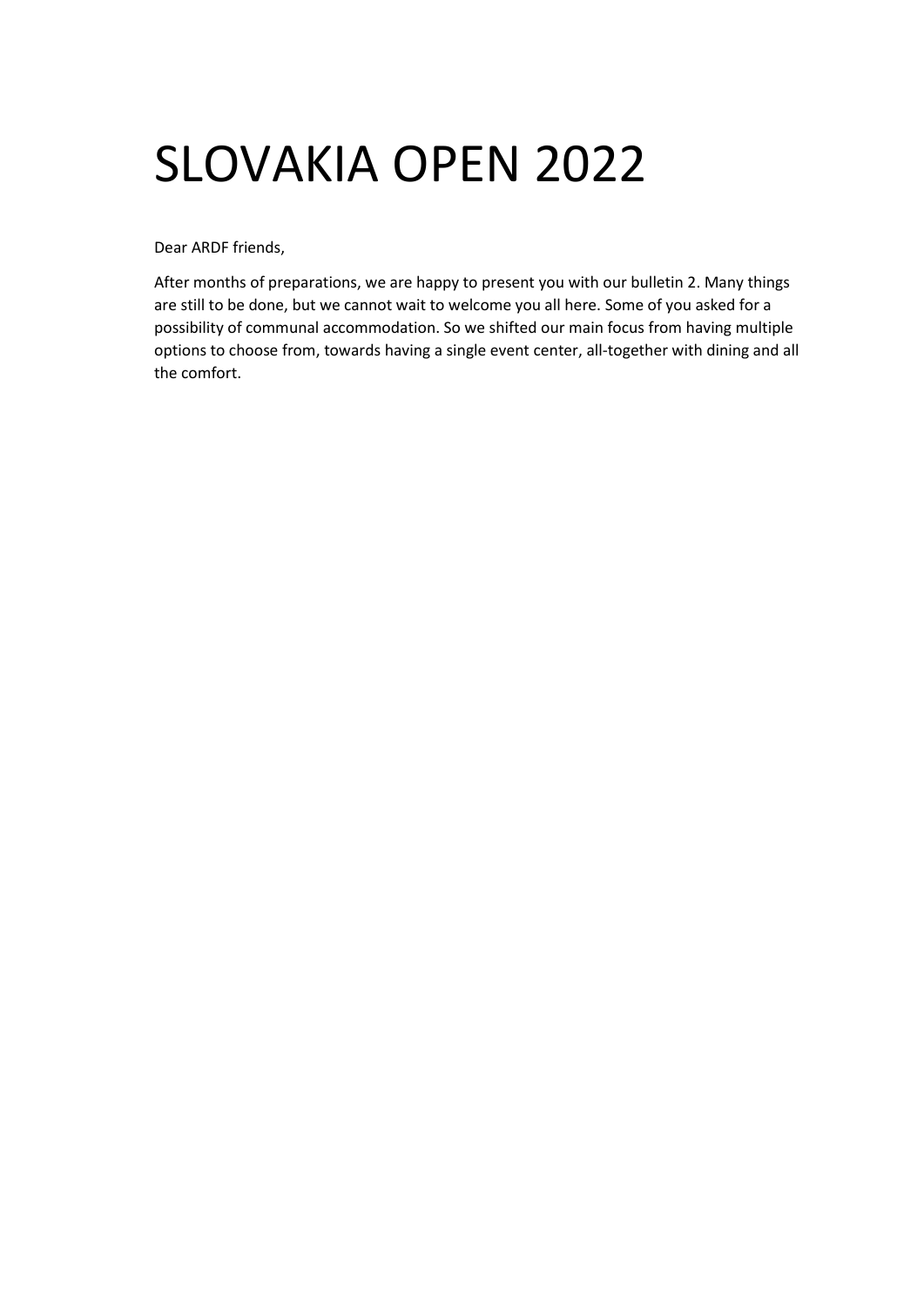# ACCOMMODATION

The event center of Slovakia Open 2022 will be based in dormitory of Jessenius Faculty of Medicine in Martin. Dormitory is located just beside Malá hora park above the city center. Just next to the accommodation there are located Slovak national library, Jessenius Faculty, Slovak national museum and Gymnázium Viliama Paulinyho Tótha, which is one of the three oldest Slovak middle schools (founded in 1867).

Rooms contain either 2 or 3 single beds, desk, shelves and a balcony. Bathrooms are shared among neighboring rooms inside enclosed units. There are also kitchens available for use, but if you wish to use them, we advise you to bring your own equipment (plates, pans, etc.) as they are unequipped. We offer accommodation beginning on Thursday and ending on Sunday.

We also offer you a communal dinning inside of the dormitory building with availability of breakfast and dinner from Friday to Sunday (the first meal being dinner and last breakfast). Breakfast will be organized in buffet style and dinner with hot prepared meals. Meals will include meat, vegetarian and gluten-free versions.

Accommodation address: L. Novomeského, 25 25/7, 036 01 Martin, Slovensko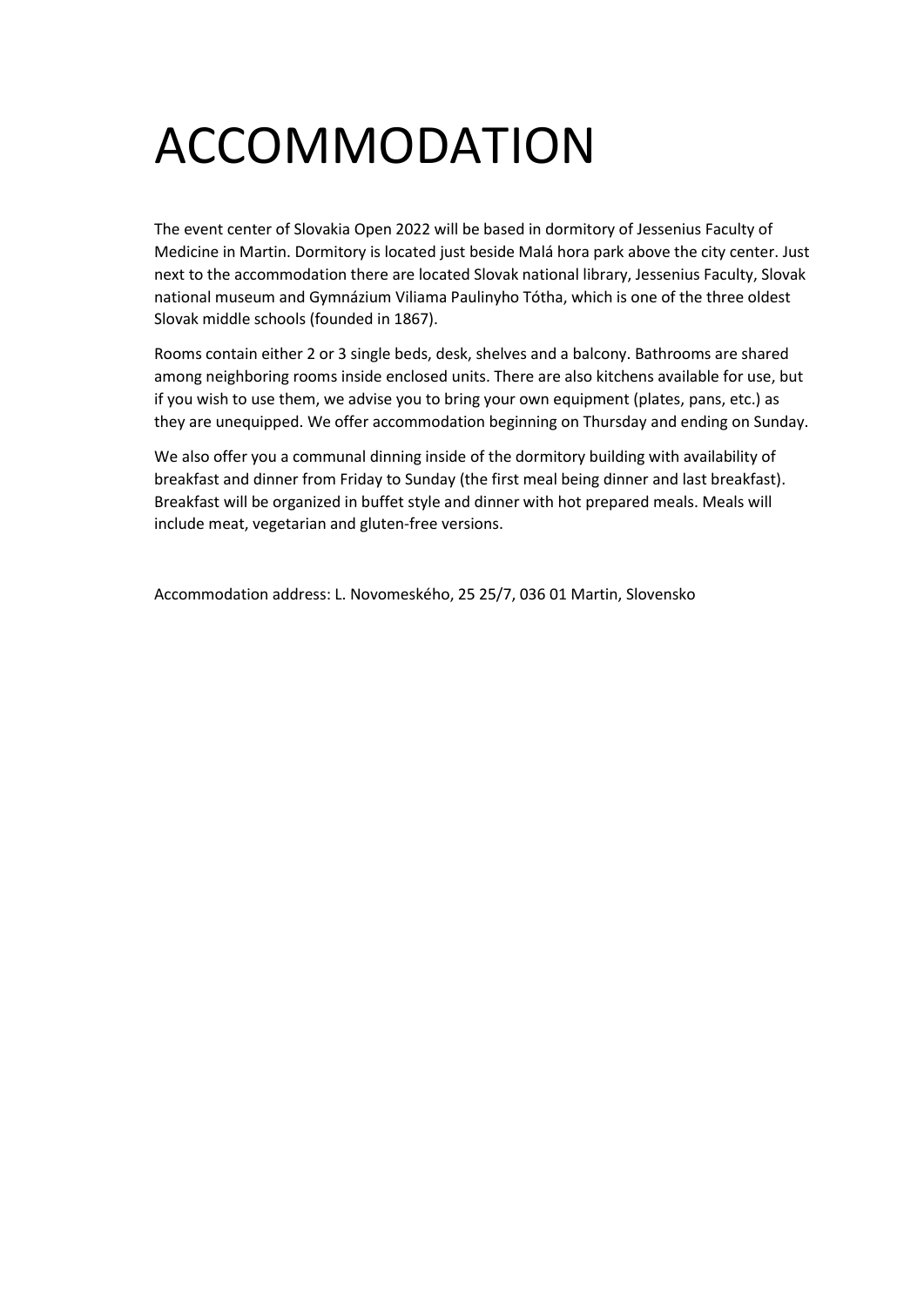#### Rooms and views:

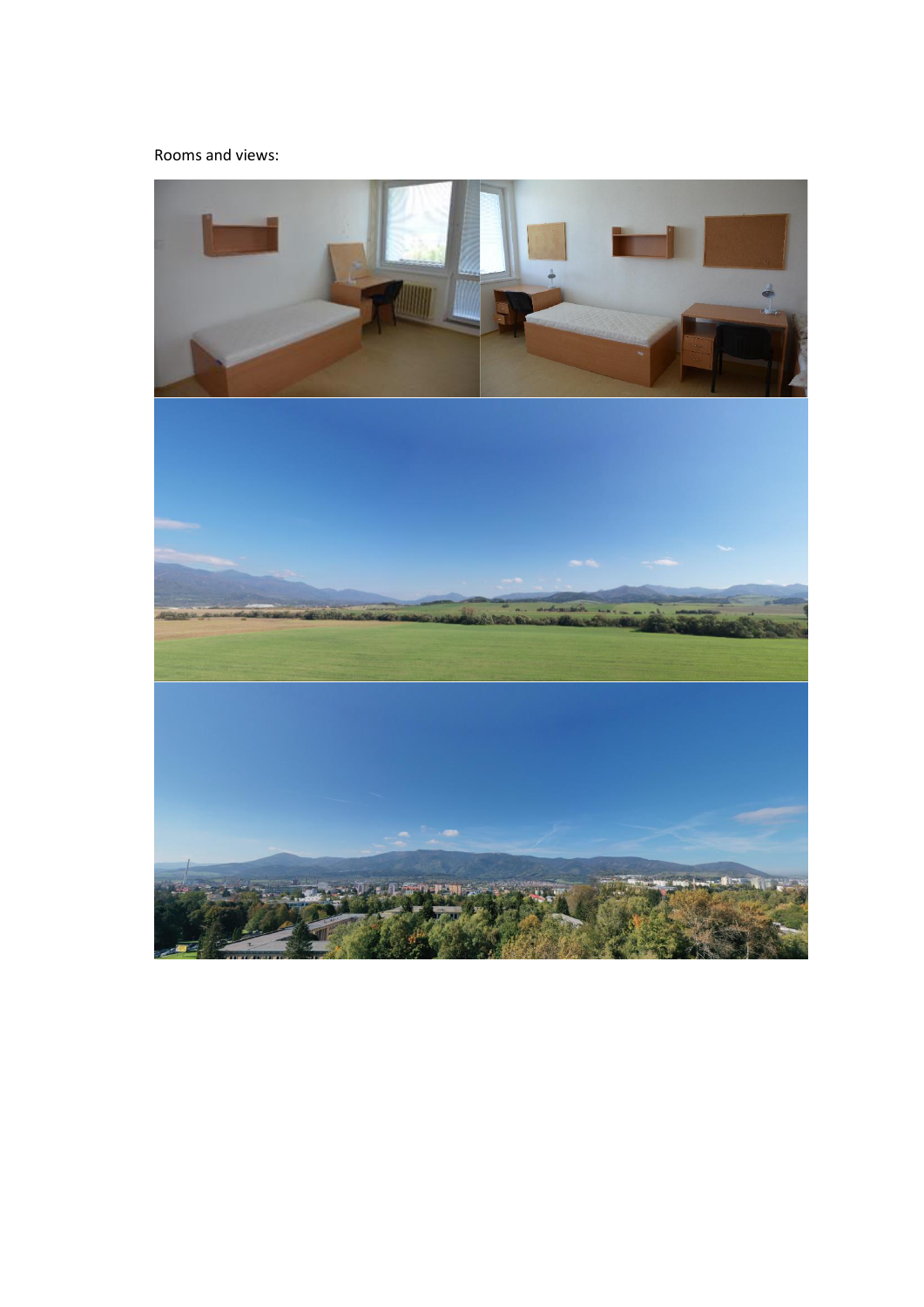#### PRELIMINARY PROGRAMME

Thursday 21.7.2022

| $9:00 - 22:00$   | Arrival and registration in the event center                   |
|------------------|----------------------------------------------------------------|
| Friday 22.7.2022 |                                                                |
| $9:30 - 12:30$   | Arrival and registration in the event center in the start area |
| 14:00            | Start - 144 MHz band classic                                   |
| 19:00            | Dinner                                                         |

#### Saturday 23.7.2022

| 7:00    | <b>Breakfast</b>                                                                          |
|---------|-------------------------------------------------------------------------------------------|
| 7:45    | Departure from accommodation to the start area                                            |
| 9:00    | Start $-3,5$ MHz band classic                                                             |
| midday  | Lunch + Awarding ceremony of 144 MHz and 3,5 MHz classics<br>in the Saturday's start area |
| 15:30   | Start - Sprint                                                                            |
| 18:30   | Dinner                                                                                    |
| 20:00   | Sprint awarding ceremony in the event center                                              |
| Evening | Banquet in the event center                                                               |

#### Sunday 24.7.2022

| 7:00  | <b>Breakfast</b>                               |
|-------|------------------------------------------------|
| 8:00  | Departure from accommodation to the start area |
| 10:00 | Start - Foxoring                               |
| 14:30 | Foxoring awarding ceremony in the finish area  |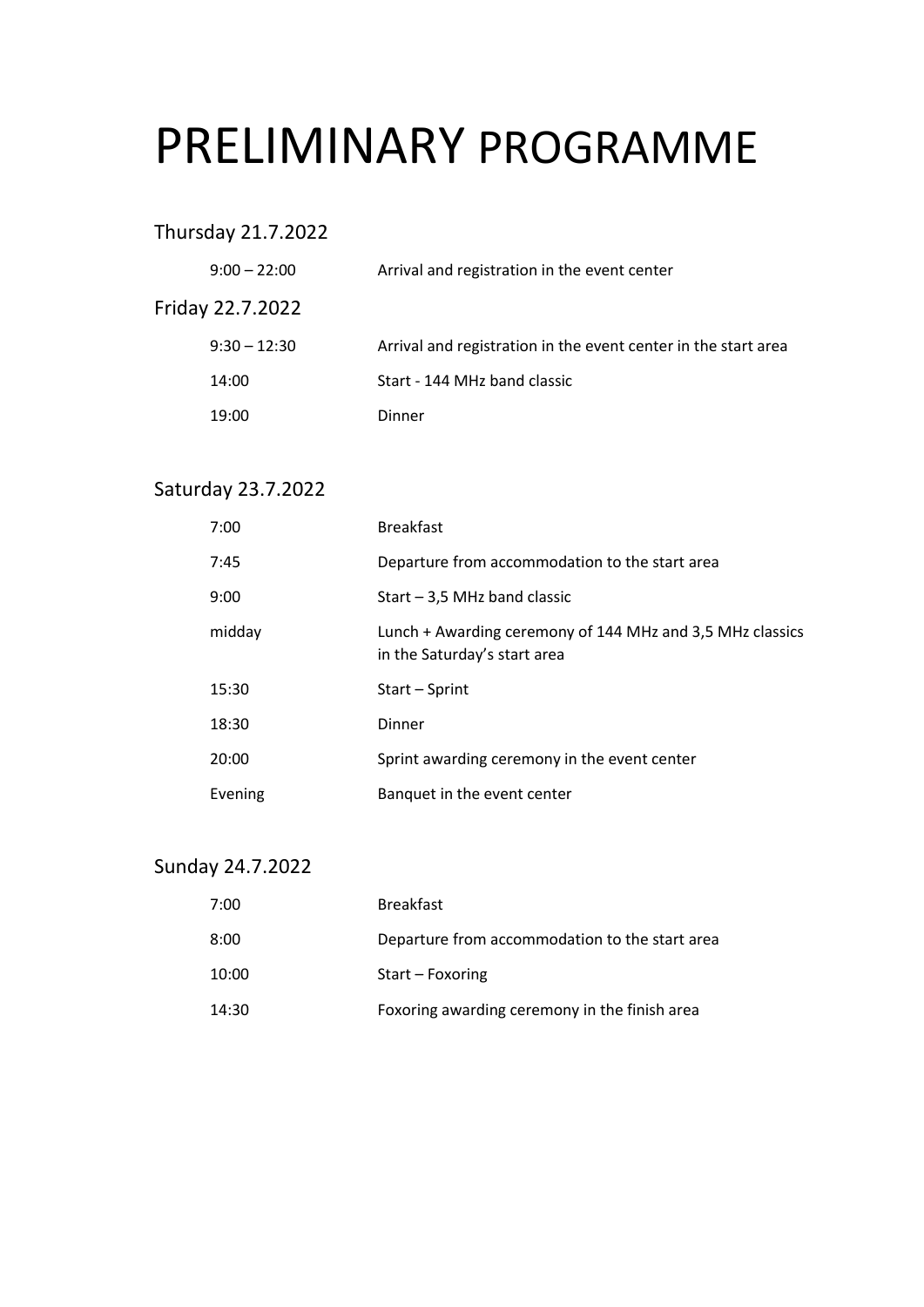### **CATEGORIES**

Men: M14, M16, M19, M21, M40, M50, M60, M70

Women: D14, D16, D19, D21, D35, D45, D55, D65

# **ORGANIZATION**

Competitions will be based around the city about 15 to 30 minutes of drive from the accommodation. Each day there will be a competition center in the finish area with availability of parking. Start area will be located at most 1km of walk from the finish area. On Saturday and Sunday there will be available food and drinks for lunch in this area.

We advise all participants to use their own means of transportation, but in the case it will be requested (if you come by train, etc.) organizers will provide transportation for limited number of participants to the finish area. Transportation of baggage from the start to the finish area will be provided. For minor injuries, there will be medic in the finish area.

All participants participate on their own personal risk and organizers do not provide health insurance for the competition!

**As the stages take place in difficult terrain, e.g. foxoring will be based in alpine terrain (above 1000m), we urge participants to have sufficient health insurance!**

## RULES

The competition will follow standard international rules of ARDF competitions based on the IARU.

Head of the competition: Ján Cuninka

Main jury: Tomáš Jurčík

Course setter:

- 1. 144 MHz Lukáš Račko
- 2. 3,5 MHz and Sprint Michal Nosáľ
- 3. Foxoring Tomáš Jurčík

#### TECHNICAL DETAILS

For time measurement SportIdent is used. We encourage you to bring your own SI cards, but we can rent spare ones if needed.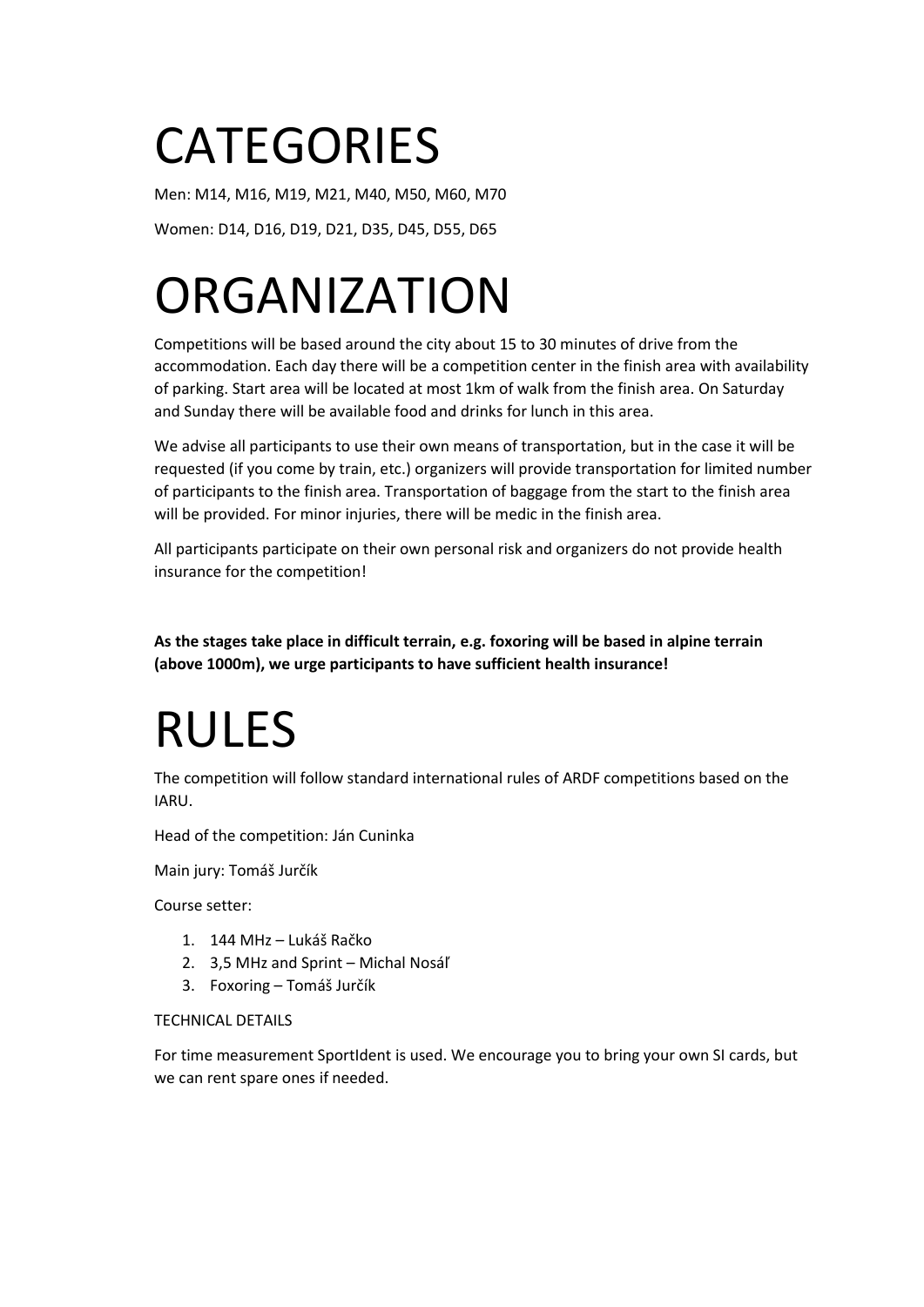Radiuses of minimal distances:

| Stage           | Starting circle | Finish circle    | Control          |
|-----------------|-----------------|------------------|------------------|
| <b>Classics</b> | 750 m           | 500 m            | 400 m            |
| Sprint          | 100 m           | 100 <sub>m</sub> | 100 <sub>m</sub> |
| Foxoring        | -               | ۰                | -                |

Transmitters:

144 MHz classic:

- 1. FOX 1-5: Frequency 144.500 MHz, powered by 3W with crossed dipole antenna 2,5m above the ground.
- 2. BEACON: Frequency 144.850 MHz, powered by 3W with crossed dipole antenna 2,5m above the ground.

3,5 MHz classic:

- 1. FOX 1-5: Frequency 3,55 MHz, powered by 3W with 8m vertical antenna and one counterpose.
- 2. BEACON: Frequency 3,60 MHz, powered by 3W with 8m vertical antenna and one counterpose.

#### 3,5 MHz Sprint:

- 1. FOX 1-5: Frequency 3,53 MHz, powered by 1W with 8m vertical antenna and one counterpose.
- 2. S: Frequency 3,55 MHz, powered by 1W with 8m vertical antenna and one counterpose.
- 3. FOX R1-R5: Frequency 3,57 MHz, powered by 1W with 8m vertical antenna and one counterpose.
- 4. BEACON: Frequency 3,60 MHz, powered by 1W with 8m vertical antenna and one counterpose.

Foxoring:

- 1. FOX 1, R1, 2, R2: Frequency 3,53 MHz, powered by 10mW with 30cm vertical antenna.
- 2. FOX 3, R3, 4, R4: Frequency 3,55 MHz, powered by 10mW with 30cm vertical antenna.
- 3. FOX 5, R5: Frequency 3,57 MHz, powered by 10mW with 30cm vertical antenna.
- 4. BEACON: Frequency 3,60 MHz, powered by 3W with 8m vertical antenna and one counterpose.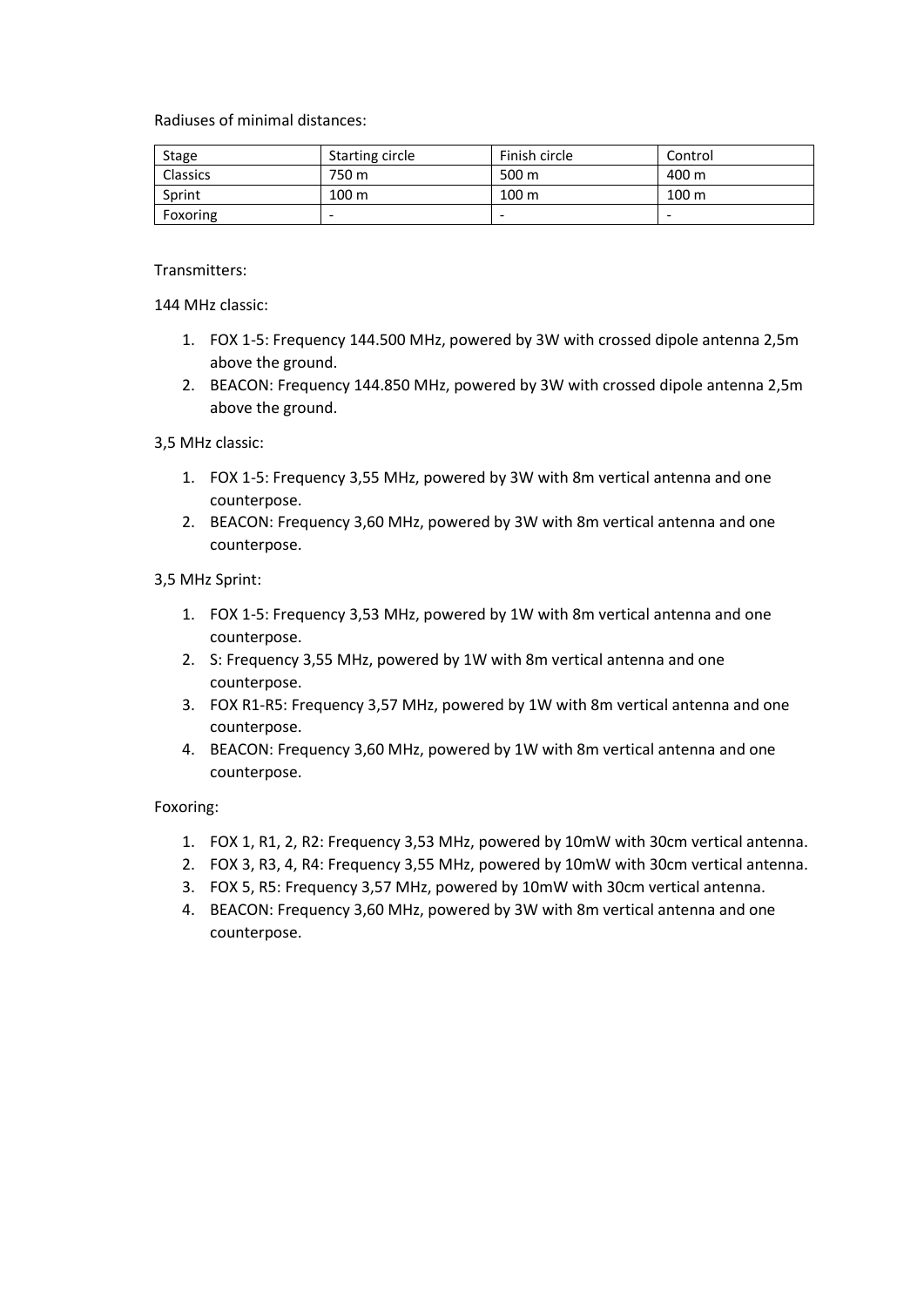### AWARDING

In each category, the competitor with the smallest sum of placements from all stages will be rewarded with certificate and prizes.

Winners of both classics will receive certificates.

Sprint and Foxoring are the International Slovak championships. The winners of those competitions will receive a certificate and a medal.

#### PRICES

Starting fees:

- 1. Both classics 12€
- 2. Sprint and Foxoring 8€ (Members of the Slovak Radio Union 4€)

Accommodation: 9,5€/night

Dining: 20€ for 4 meals (Friday to Sunday)

#### REGISTRATION

In order to attend our event, please fill out our binding registration form and make a bank transfer until 30.6.2022. Registrations and payments after this term will also be accepted, but with a 50% higher start fee. Cancelation of registration is non-refundable. Please send your filled registration form to [organizer@slovakiaopen.online.](mailto:organizer@slovakiaopen.online)